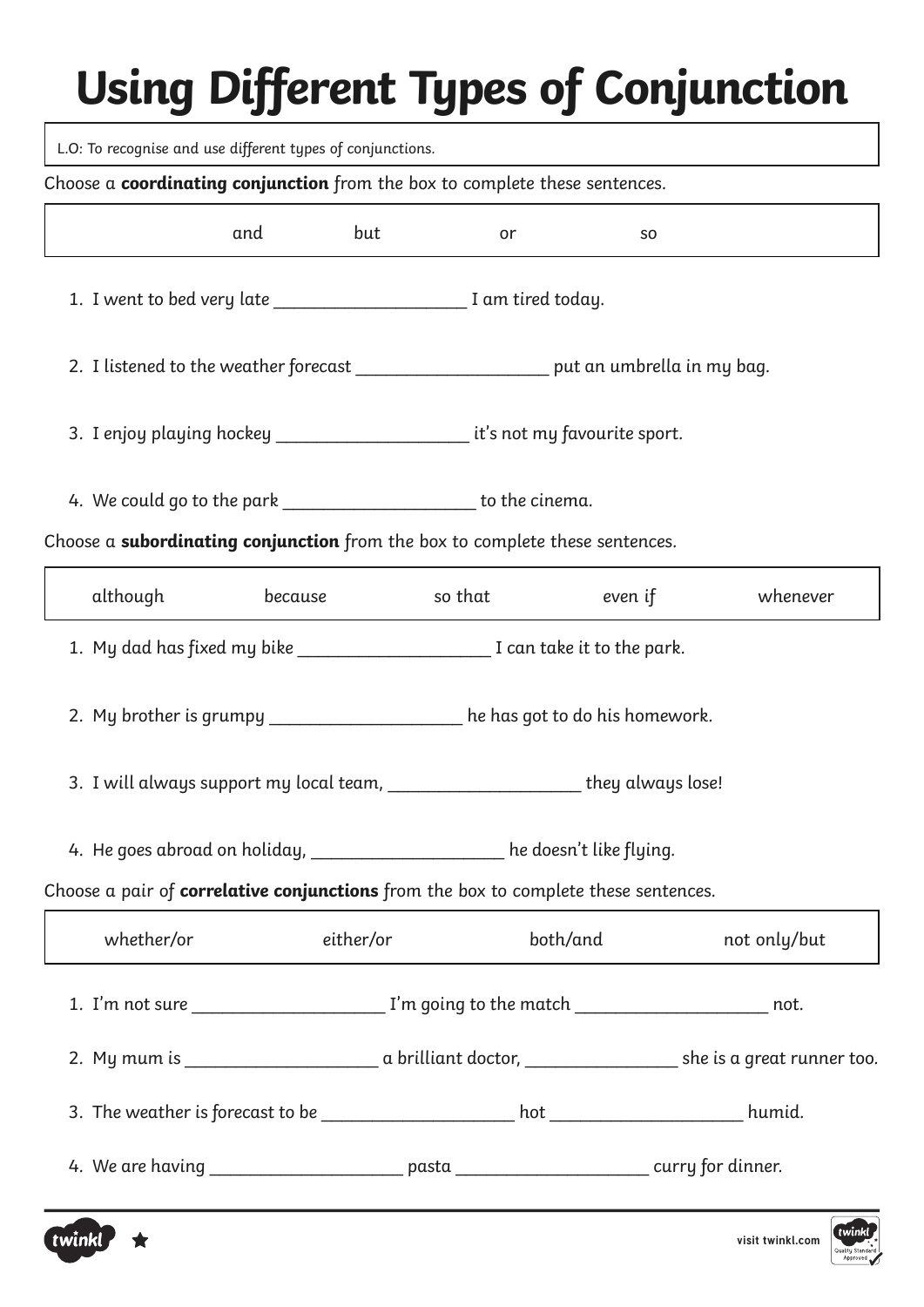L.O: To recognise and use different types of conjunctions.

Choose the correct type of conjunction from the box to complete these sentences.

|                                 | <b>Coordinating Conjunctions</b>                                                          |                                   |     |     |                                                                                                      |        |                |       |  |  |
|---------------------------------|-------------------------------------------------------------------------------------------|-----------------------------------|-----|-----|------------------------------------------------------------------------------------------------------|--------|----------------|-------|--|--|
|                                 |                                                                                           |                                   | and | but | or                                                                                                   | SO.    |                |       |  |  |
|                                 |                                                                                           | <b>Subordinating Conjunctions</b> |     |     |                                                                                                      |        |                |       |  |  |
|                                 |                                                                                           |                                   |     |     | although because so <sup>that</sup> even if whenever                                                 | before | even<br>though | until |  |  |
| <b>Correlative Conjunctions</b> |                                                                                           |                                   |     |     |                                                                                                      |        |                |       |  |  |
|                                 |                                                                                           | whether/or either/or              |     |     | both/and                                                                                             |        | not only/but   |       |  |  |
|                                 | <b>Questions</b>                                                                          |                                   |     |     |                                                                                                      |        |                |       |  |  |
|                                 |                                                                                           |                                   |     |     | 1. I went to bed very late ______________________ I am tired today.                                  |        |                |       |  |  |
|                                 |                                                                                           |                                   |     |     | 2. My dad has fixed my bike _______________________________I can take it to the park.                |        |                |       |  |  |
|                                 |                                                                                           |                                   |     |     | 3. We are having _________________________ pasta ___________________________ curry for dinner        |        |                |       |  |  |
|                                 | 4. I listened to the weather forecast ________________________ put an umbrella in my bag. |                                   |     |     |                                                                                                      |        |                |       |  |  |
|                                 |                                                                                           |                                   |     |     | 5. I will always support my local team, _______________________they always lose!                     |        |                |       |  |  |
|                                 |                                                                                           |                                   |     |     |                                                                                                      |        |                |       |  |  |
|                                 |                                                                                           |                                   |     |     | 7. My brother is grumpy ___________________ he has got to do his homework.                           |        |                |       |  |  |
|                                 |                                                                                           |                                   |     |     | 8. He goes abroad on holiday, ____________________ he doesn't like flying.                           |        |                |       |  |  |
|                                 |                                                                                           |                                   |     |     |                                                                                                      |        |                |       |  |  |
|                                 |                                                                                           |                                   |     |     | 10. I enjoy playing hockey ________________________ it's not my favourite sport.                     |        |                |       |  |  |
|                                 |                                                                                           |                                   |     |     | 11. We could go to the park _______________________ to the cinema.                                   |        |                |       |  |  |
|                                 |                                                                                           |                                   |     |     | 12. I'm not sure ____________________________ I'm going to the match __________________________ not. |        |                |       |  |  |



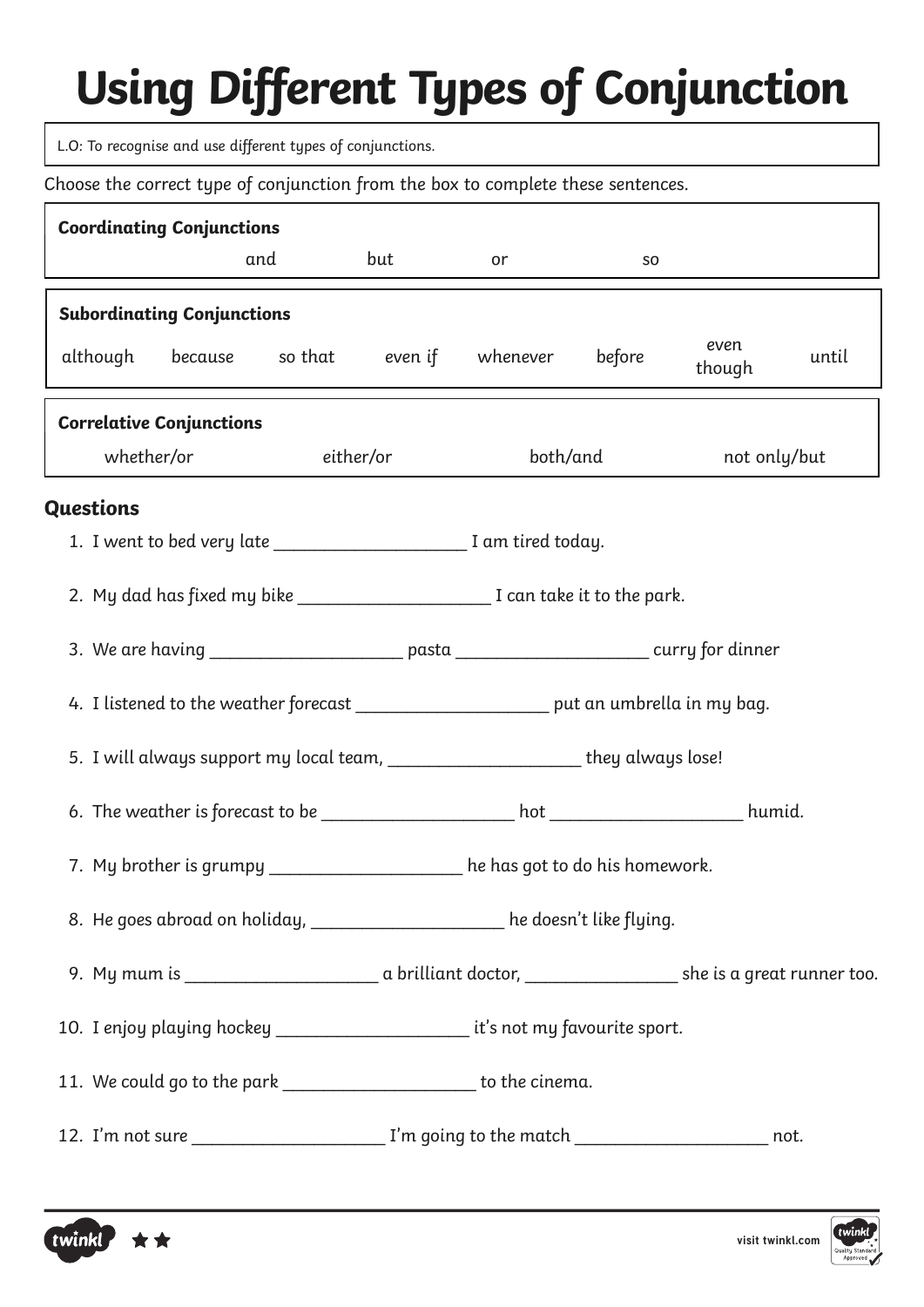L.O: To recognise and use different types of conjunctions.

Choose the correct type of conjunction from the box to complete these sentences.

| <b>Coordinating Conjunctions</b>                                         |         |         |         |          |        |                |       |  |  |
|--------------------------------------------------------------------------|---------|---------|---------|----------|--------|----------------|-------|--|--|
|                                                                          |         | and     | but     | or       | SO.    |                |       |  |  |
| <b>Subordinating Conjunctions</b><br>although                            | because | so that | even if | whenever | before | even<br>though | until |  |  |
| <b>Correlative Conjunctions</b><br>either/or<br>both/and<br>not only/but |         |         |         |          |        |                |       |  |  |
| whether/or                                                               |         |         |         |          |        |                |       |  |  |

Use a **coordinating conjunction** to rewrite these pairs of sentences as one sentence.

- 1. We enjoy watching films. We enjoy going bowling.
- 2. He wants to win the race. He is running more slowly than the others.
- 3. My mum loves cake. I am going to bake a cake for her birthday.

Use a **subordinating conjunction** to rewrite these pairs of sentences.

- 4. My hands are freezing cold. I forgot to bring my gloves today.
- 5. My mum takes me to the match every week. She doesn't like football.
- 6. I take the dog for a walk every day. Sometimes it is raining.

Use a pair of c**orrelative conjunctions** to rewrite these pairs of sentences.

- 7. I like carrots. I like asparagus.
- 8. I don't know if it's going to be sunny. I don't know if it's going to be raining.
- 9. She is the regional champion. She is also the national champion.



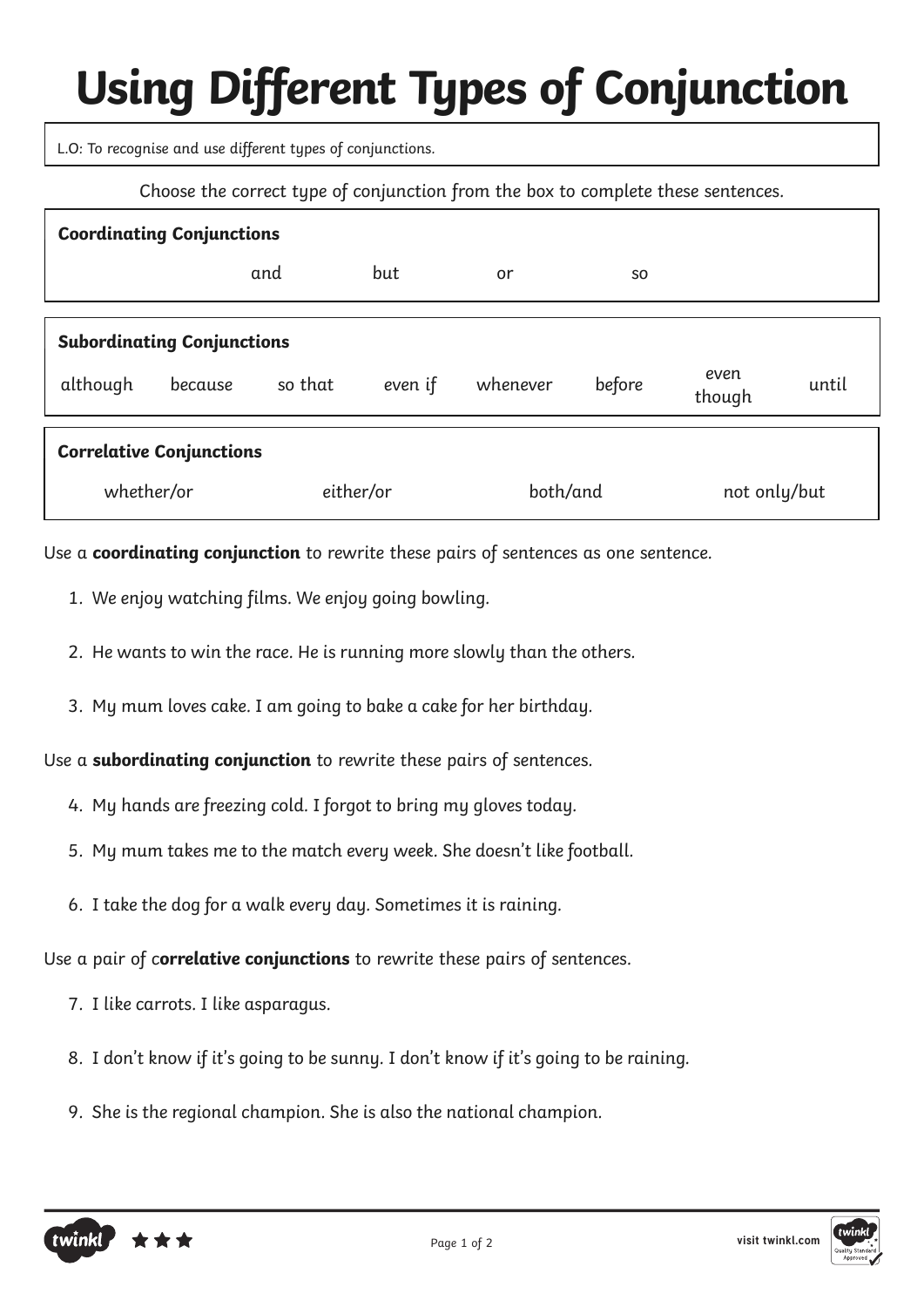Name the type of conjunctions used in each of these sentences. Write your answers in the boxes.

- 1. She said she was going to come, although I don't think she was that keen.
- 2. He was chosen to represent the school because he was the most talented swimmer.
- 3. We are going to go to either Spain or Portugal next year.
- 4. She had walked all the way to school before realising that she was wearing odd socks.
- 5. He always seemed so confident, yet he was actually quite shy.
- 6. Our neighbours are not quiet, nor are they particularly friendly.



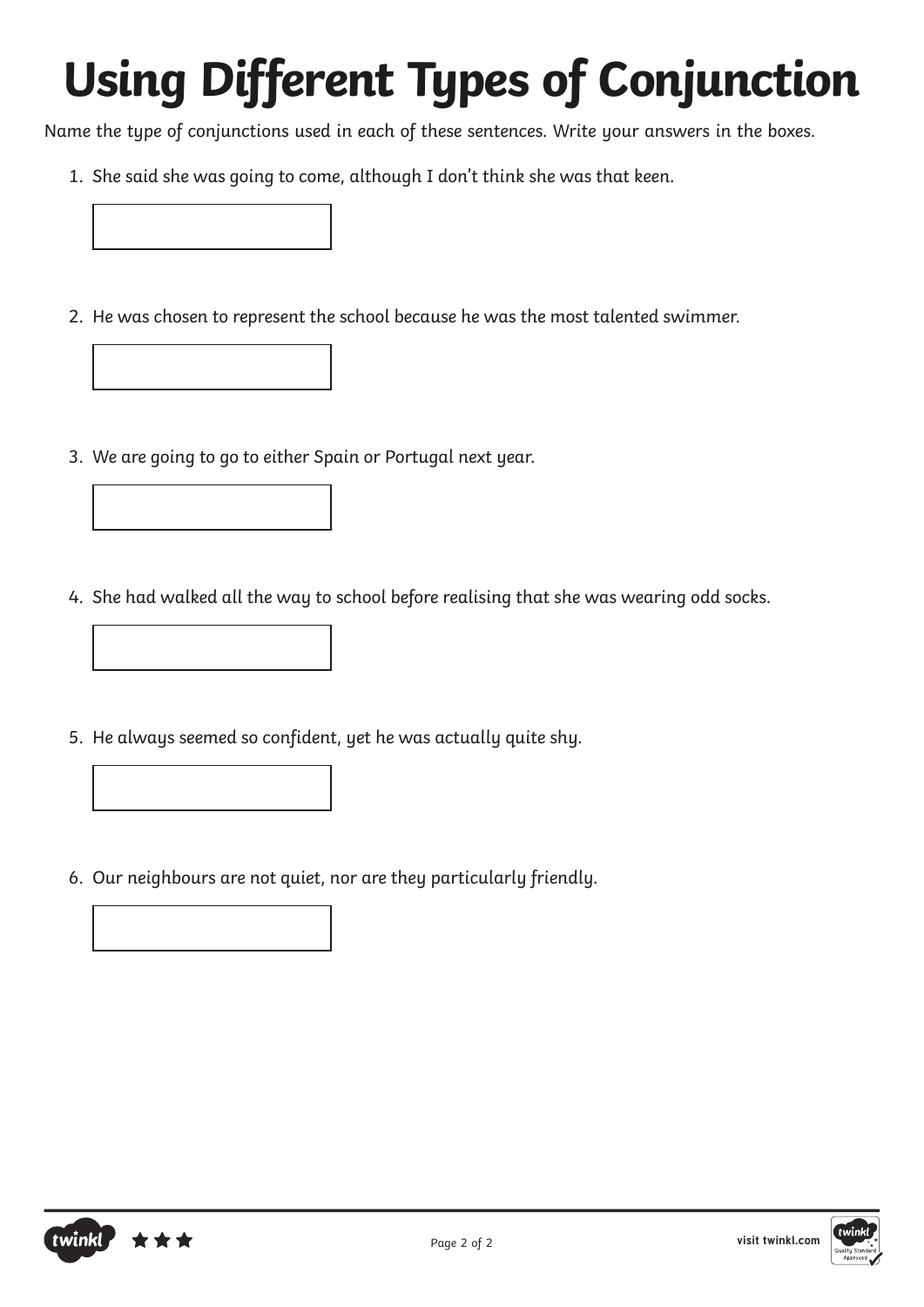L.O: To recognise and use different types of conjunctions.

Choose a **coordinating conjunction** from the box to complete these sentences.

| and but or if so |  |  |
|------------------|--|--|
|                  |  |  |

1. I went to bed very late so I am tired today.

2. I listened to the weather forecast and put an umbrella in my bag.

- 3. I enjoy playing hockey but it's not my favourite sport.
- 4. We could go to the park or to the cinema.

Choose a **subordinating conjunction** from the box to complete these sentences.

| w<br>эı<br>ւյւսւ<br>- |  | $\overline{\mathbf{H}}$ | .<br>r r | 010n | never |
|-----------------------|--|-------------------------|----------|------|-------|
|-----------------------|--|-------------------------|----------|------|-------|

1. My dad has fixed my bike so that I can take it to the park.

- 2. My brother is grumpy whenever he has got to do his homework.
- 3. I will always support my local team, even if they always lose!
- 4. He goes abroad on holiday, although he doesn't like flying.

Choose a pair of **correlative conjunctions** from the box to complete these sentences.

| whether/or | either/or | both/and | not only/but |
|------------|-----------|----------|--------------|
|            |           |          |              |

- 1. I'm not sure whether I'm going to the match or not.
- 2. My mum is not only a brilliant doctor, but she is a great runner too.
- 3. The weather is forecast to be both hot and humid.
- 4. We are having both pasta and curry for dinner.

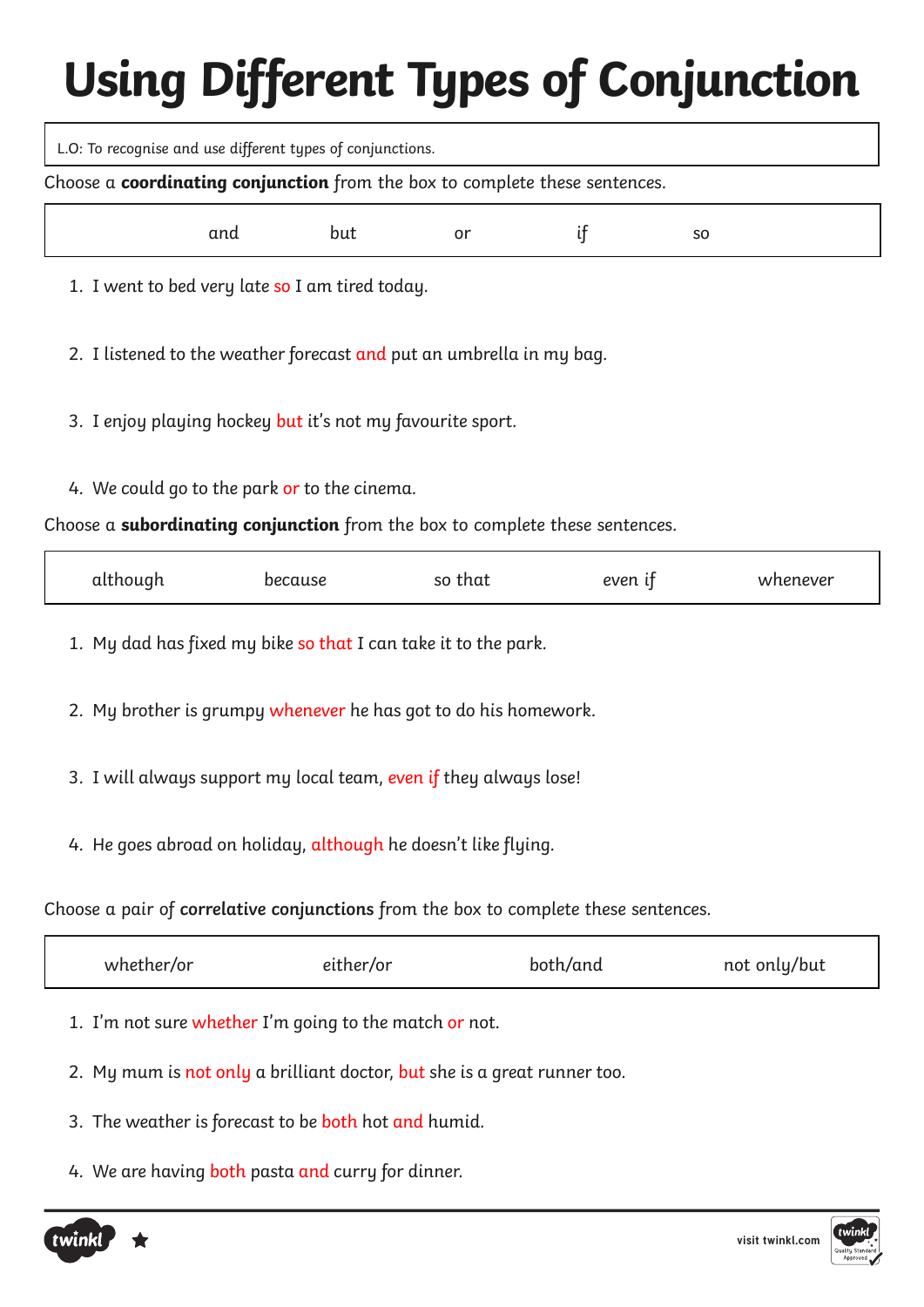L.O: To recognise and use different types of conjunctions.

Choose the correct type of conjunction from the box to complete these sentences.

| <b>Coordinating Conjunctions</b>  |         |           |         |          |          |                |       |  |  |
|-----------------------------------|---------|-----------|---------|----------|----------|----------------|-------|--|--|
|                                   | and     | but       |         | or       | if       | S <sub>O</sub> |       |  |  |
| <b>Subordinating Conjunctions</b> |         |           |         |          |          |                |       |  |  |
| although                          | because | so that   | even if | whenever | before   | even<br>though | until |  |  |
| <b>Correlative Conjunctions</b>   |         |           |         |          |          |                |       |  |  |
| whether/or                        |         | either/or |         |          | both/and | not only/but   |       |  |  |

#### **Questions**

- 1. I went to bed very late so I am tired today.
- 2. My dad has fixed my bike so that I can take it to the park.
- 3. We are having either pasta or curry for dinner.
- 4. I listened to the weather forecast and put an umbrella in my bag.
- 5. I will always support my local team, even if they always lose!
- 6. The weather is forecast to be both hot and humid.
- 7. My brother is grumpy whenever he has got to do his homework.
- 8. He goes abroad on holiday, but he doesn't like flying.
- 9. My mum is not only a brilliant doctor, but she is a great runner too.
- 10. I enjoy playing hockey but it's not my favourite sport.
- 11. We could go to the park or to the cinema.
- 12. I'm not sure whether I'm going to the match or not.

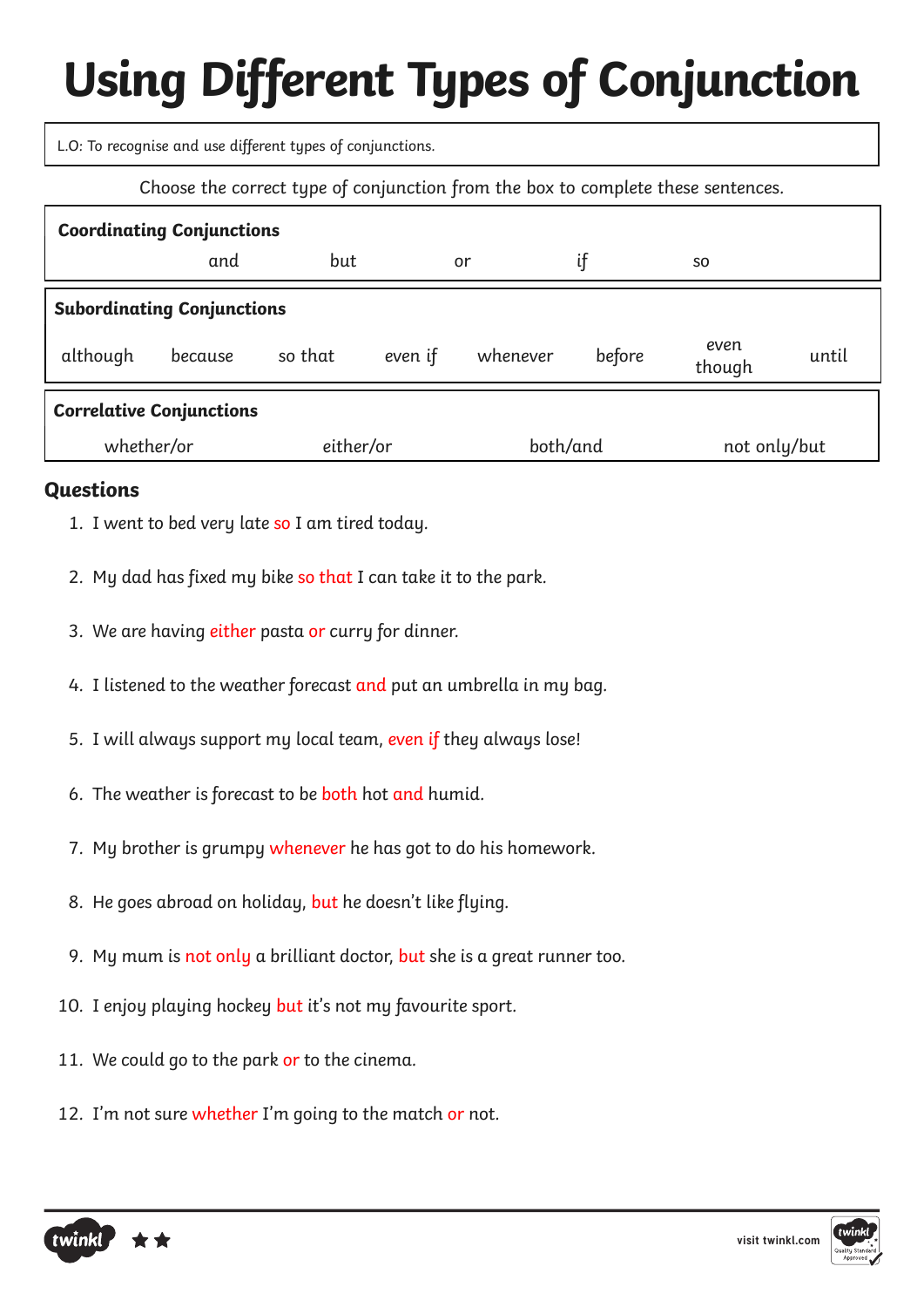L.O: To recognise and use different types of conjunctions.

Choose the correct type of conjunction from the box to complete these sentences.

| <b>Coordinating Conjunctions</b> |                                   |           |         |          |          |                |       |  |  |
|----------------------------------|-----------------------------------|-----------|---------|----------|----------|----------------|-------|--|--|
|                                  | and                               | but       |         | or       | if       | <b>SO</b>      |       |  |  |
|                                  | <b>Subordinating Conjunctions</b> |           |         |          |          |                |       |  |  |
|                                  |                                   |           |         |          |          |                |       |  |  |
| although                         | because                           | so that   | even if | whenever | before   | even<br>though | until |  |  |
| <b>Correlative Conjunctions</b>  |                                   |           |         |          |          |                |       |  |  |
| whether/or                       |                                   | either/or |         |          | both/and | not only/but   |       |  |  |

Use a **coordinating conjunction** to rewrite these pairs of sentences as one sentence.

- 1. We enjoy watching films and we enjoy going bowling.
- 2. He wants to win the race but he is running more slowly than the others.
- 3. My mum loves cake so I am going to bake a cake for her birthday.

Use a **subordinating conjunction** to rewrite these pairs of sentences.

- 4. My hands are freezing cold because I forgot to bring my gloves today.
- 5. My mum takes me to the match every week even though she doesn't like football.
- 6. I take the dog for a walk every day although sometimes it is raining.

Use a pair of **correlative conjunctions** to rewrite these pairs of sentences.

- 7. I like both carrots and asparagus.
- 8. I don't know if it's either going to be sunny or raining.
- 9. She is not only the regional champion but she is also the national champion.